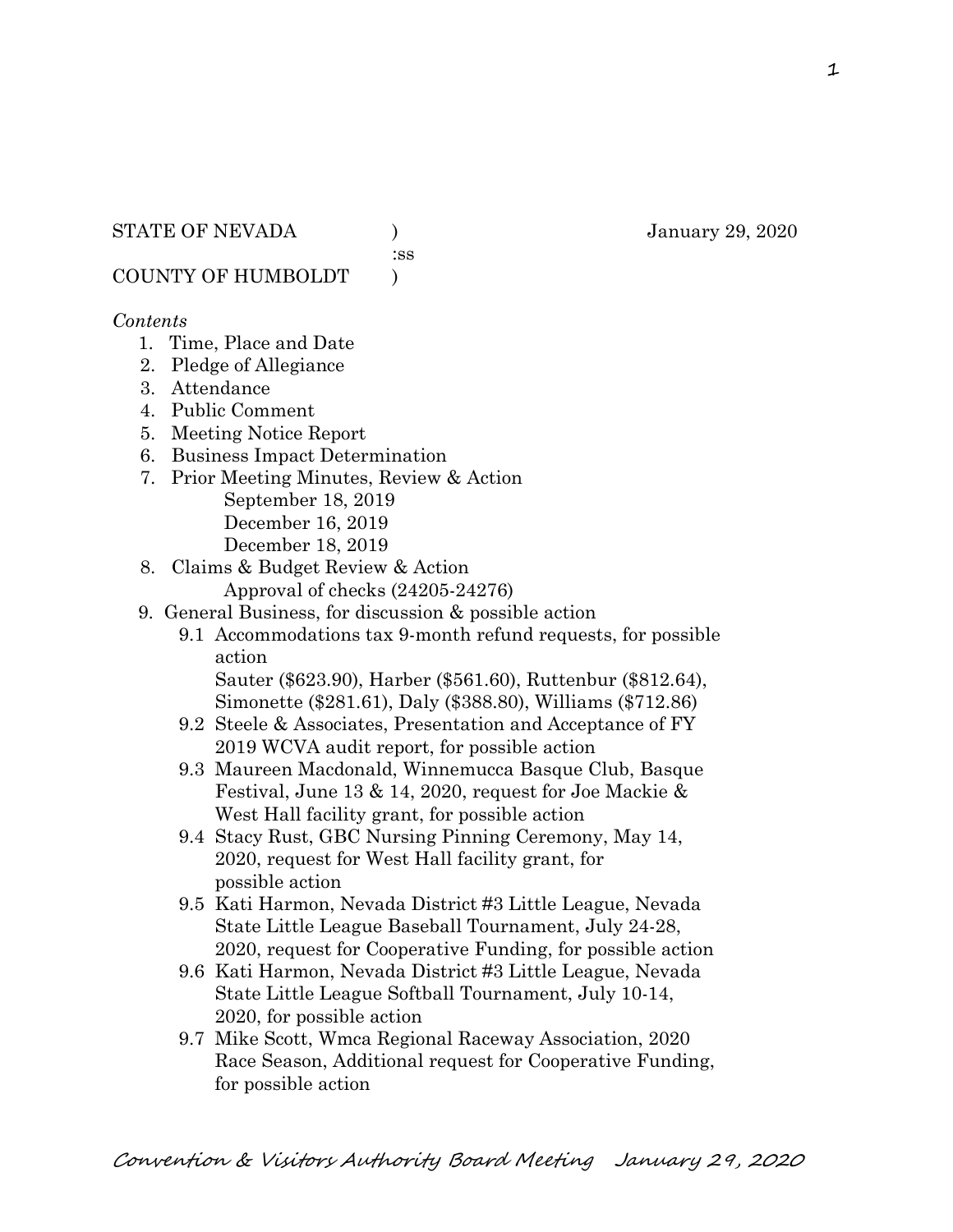- 9.8 Joe Mackie Hall, next step ??, discussion and possible action
- 10. Director's Report, for discussion & possible action
	- 10.1 Financial reports on WCVA events
	- 10.2 Joe Mackie/East Hall chiller mechanical compliance, for possible action
	- 10.3 Nevada State High School Rodeo Finals sponsorship proposal, for possible action
- 11. Board Secretary & Counsel Report for discussion & possible action
	- 11.1 Review report of January 2020, for information
	- 11.2 Chamber of Commerce Report for January 2020, for review
	- 11.3 Update on delinquencies, possible request for authorization for disclosure of confidential information on one or more licensees, for possible action
	- 11.4 Annual room tax report to Taxation
	- 11.5 Improvement projects status reports –,
		- Event Center LED wall/board retrofit, Permanent storage facility for removable WEC & Pavilion floors, Joe Mackie Hall study, for information
	- 11.6 Recent developments
- 12. Board Administrator Report, for discussion & possible action 12.1 Financial reports, for information
- 13. Other Reports
- 14. Next Meeting Date
- 15. Adjournment

# **MINUTES, JANUARY 29, 2020**

**1. Time, Place and Date.** The Winnemucca Convention & Visitors Authority met in regular session in full conformity with the law at the Winnemucca City Hall, Winnemucca, Nevada at 4:00 pm on Wednesday, January 29, 2020 with Chairman Terry Boyle presiding.

# **2. Pledge of Allegiance.**

**3. Attendance.** *Convention and Visitors Authority Board Officials Present:* Terry Boyle Chairman and Motel Representative Brian Stone Vice Chairman and Hotel Representative Jim Billingsley Treasurer and City Representative John Arant Business Representative Bill Macdonald Secretary and Counsel Kendall Swensen Board Administrator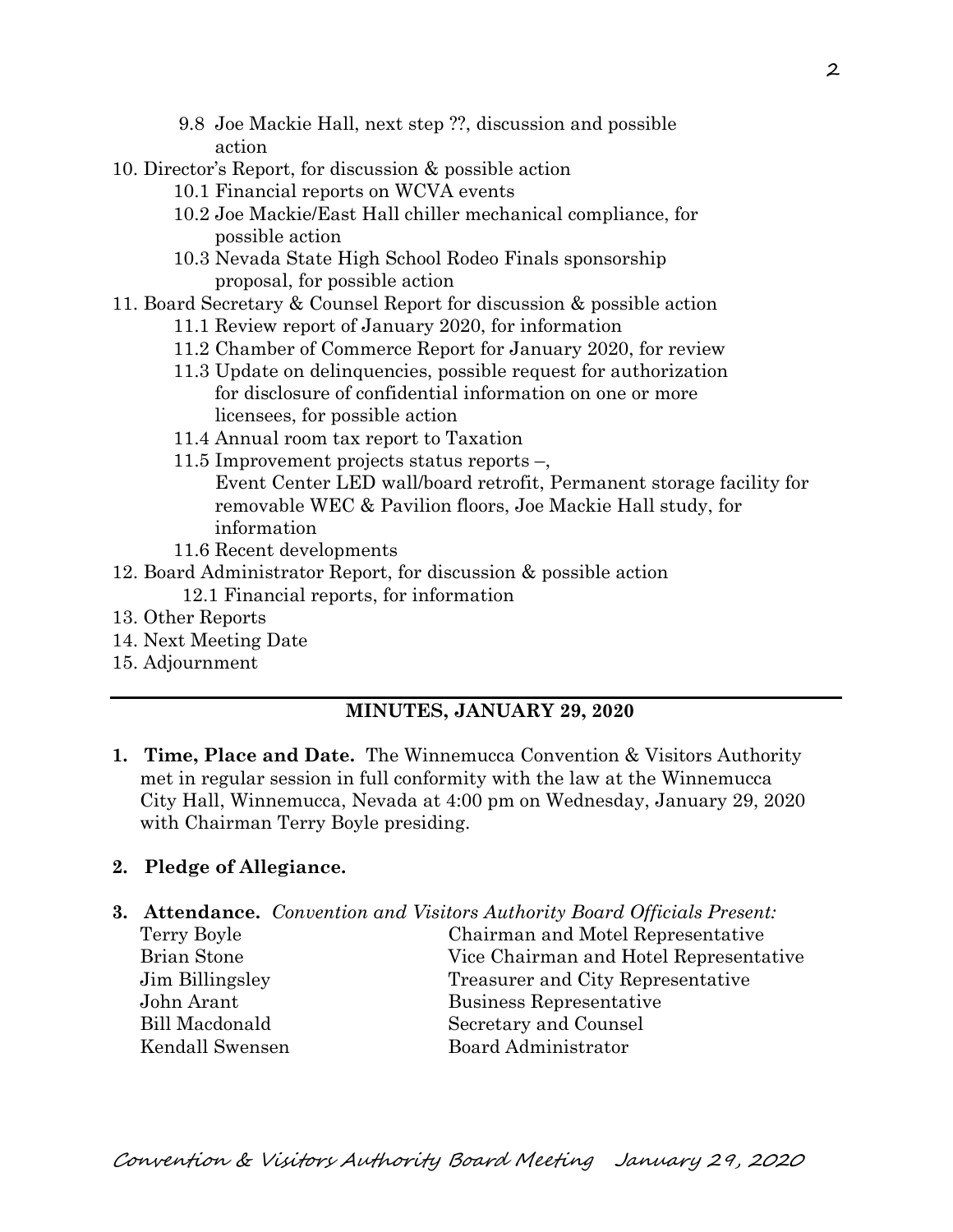*Convention and Visitors Authority Board Officials Absent:* Ron Cerri County Representative

*Staff Members Present:* Kim Petersen Director Shelly Noble Administrative Clerk

*Staff Members Absent:* None

| <b>Others Present:</b> |                                       |
|------------------------|---------------------------------------|
| William Tanson         | Wmca Regional Raceway                 |
| Courtney Tanson        | Wmca Regional Raceway                 |
| K C Kubichek           | Wmca Regional Raceway                 |
| <b>Wendy Chavez</b>    | Wmca Regional Raceway                 |
| Ashley Maden           | Humboldt Sun                          |
| Maureen Macdonald      | Wmca Basque Club                      |
| Kelly Scott            | Wmca Regional Raceway                 |
| Mike Scott             | Wmca Regional Raceway                 |
| Harold Gudmundson      | <b>Community Member</b>               |
| Cole Jones             | Wmca Regional Raceway                 |
| Jeff Jones             | Wmca Regional Raceway                 |
| John Pulaski           | Wmca Regional Raceway                 |
| <b>Bradley Schmidt</b> | Wmca Regional Raceway                 |
| <b>Steven Bosch</b>    | Wmca Regional Raceway                 |
| Daniel Rogers          | Wmca Regional Raceway                 |
| Al Larsen              | Wmca Regional Raceway                 |
| K Gardner              | Wmca Regional Raceway                 |
| <b>Ashley Davis</b>    | Wmca Regional Raceway                 |
| Max Davis              | Wmca Regional Raceway                 |
| Jerry Foreman          | Wmca Regional Raceway                 |
| Kati Harmon            | Nev District #3 Little League         |
| Eric Neilsen           | Wmca Regional Raceway                 |
| Tiayra Andrus          | GBC – Student Nursing Organization    |
| Kylie Lewis            | GBC – Student Nursing Organization    |
| Janie Garringer        | GBC – Student Nursing Organization    |
| <b>Stacy Rust</b>      | Advisor, Student Nursing Organization |
| Alan DuVall            | A-1 Commercial Service                |
|                        |                                       |

# **4. Public Comment.**

None.

#### **5. Meeting Notice Report.**

Chairman Boyle reported that notice, including meeting agenda, was posted by Shelly Noble by 9:00 am Friday, January 24, 2020 at Humboldt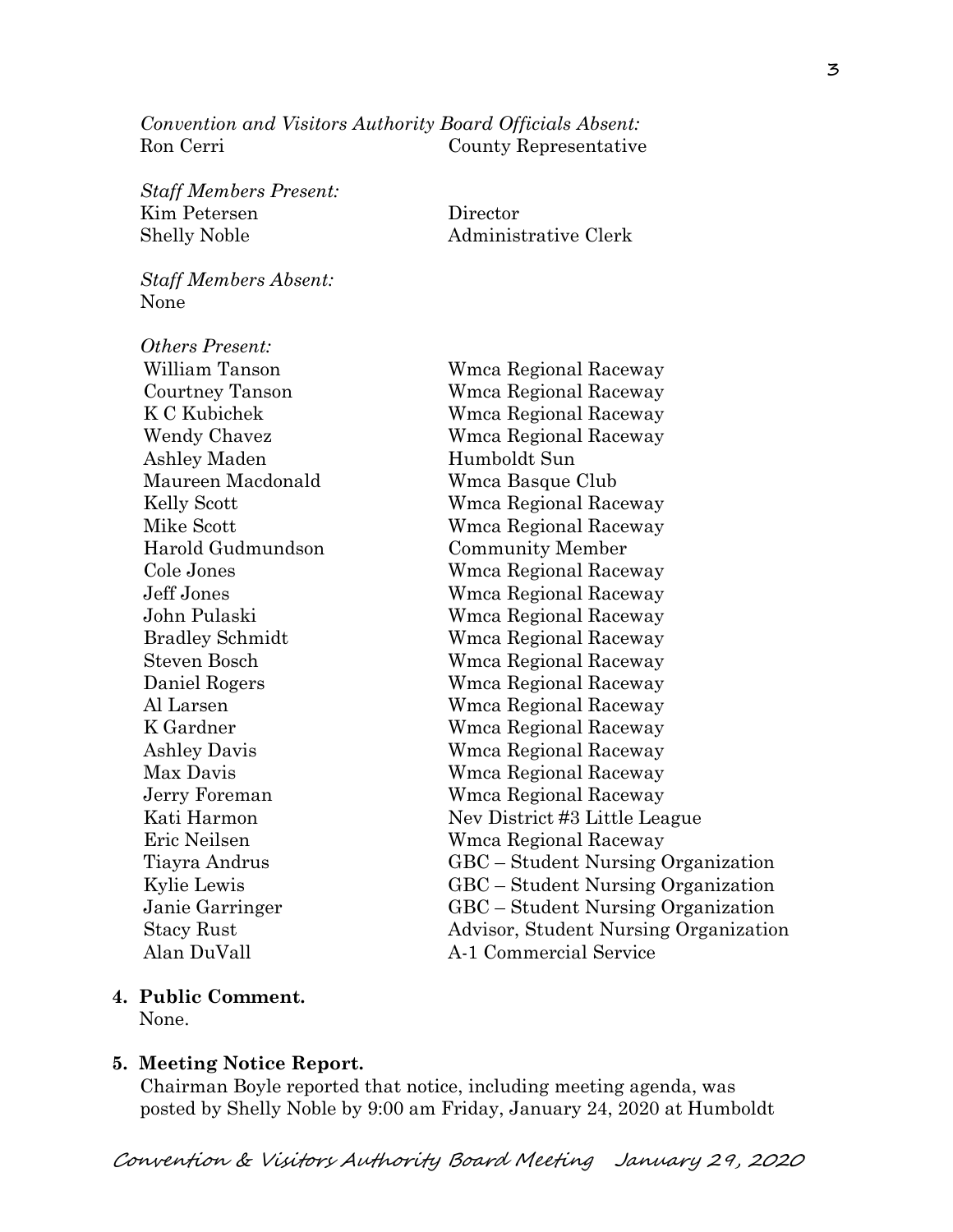County Library, Court House, Post Office, City Hall and Convention Center West Hall. No persons have requested mailed notice during the past six months.

**6. Business Impact Determination** Chairman Boyle asked whether any agenda item proposes the adoption by the city or by the county or by the WCVA of any rule, including any ordinance or resolution which would impose, increase or change the basis for the calculation of a fee that is paid in whole or in substantial part by businesses, which would impose a direct and significant economic burden upon a business or directly restrict the formation or expansion of a business, pursuant to NRS Chapter 237? The Chairman called for board or public input thereon; Counsel reported there was no agenda problem; there was no public comment thereon. Action taken.

 *Brian Stone made a motion that there appears to be no business impacting fee matter on today's agenda. The motion carried, 3-0.* John Arant was not present for this vote.

# **7. Minutes, Review & Action**

Prior meeting minutes of September 18, 2019.

Brian, Jim and Ron were present at this meeting. Since John and Terry were absent at the September meeting, and Ron is absent tonight, the approval of these minutes was tabled and will be included on the next meeting agenda.

Prior special meeting minutes of December 16, 2019.

*Brian Stone made a motion to accept the minutes of the December 16, 2019 special meeting. Motion carried, 3-0.* John Arant was not present for this vote.

Prior meeting minutes of December 18, 2019.

*Terry Boyle made a motion to accept the minutes of the December 18, 2019 meeting. Motion carried, 3-0.* Jim Billingsley abstained because he was not present at this meeting.

**8. Claims, Review & Action** The following claims, which had been submitted in list form to the board members for review with their 3-day meeting notice and agenda, with the opportunity to obtain further information before or at the meeting, were submitted for payment on January 29, 2020:

| <b>BANK ACCOUNT</b> | <b>CHECK NUMBERS</b> | <b>AMOUNT</b> |
|---------------------|----------------------|---------------|
| Nevada State Bank   | $24205 - 24276$      | \$189,338.68  |

*Jim Billingsley made a motion to approve all claims submitted for January 29, 2020. The motion carried, 4-0.*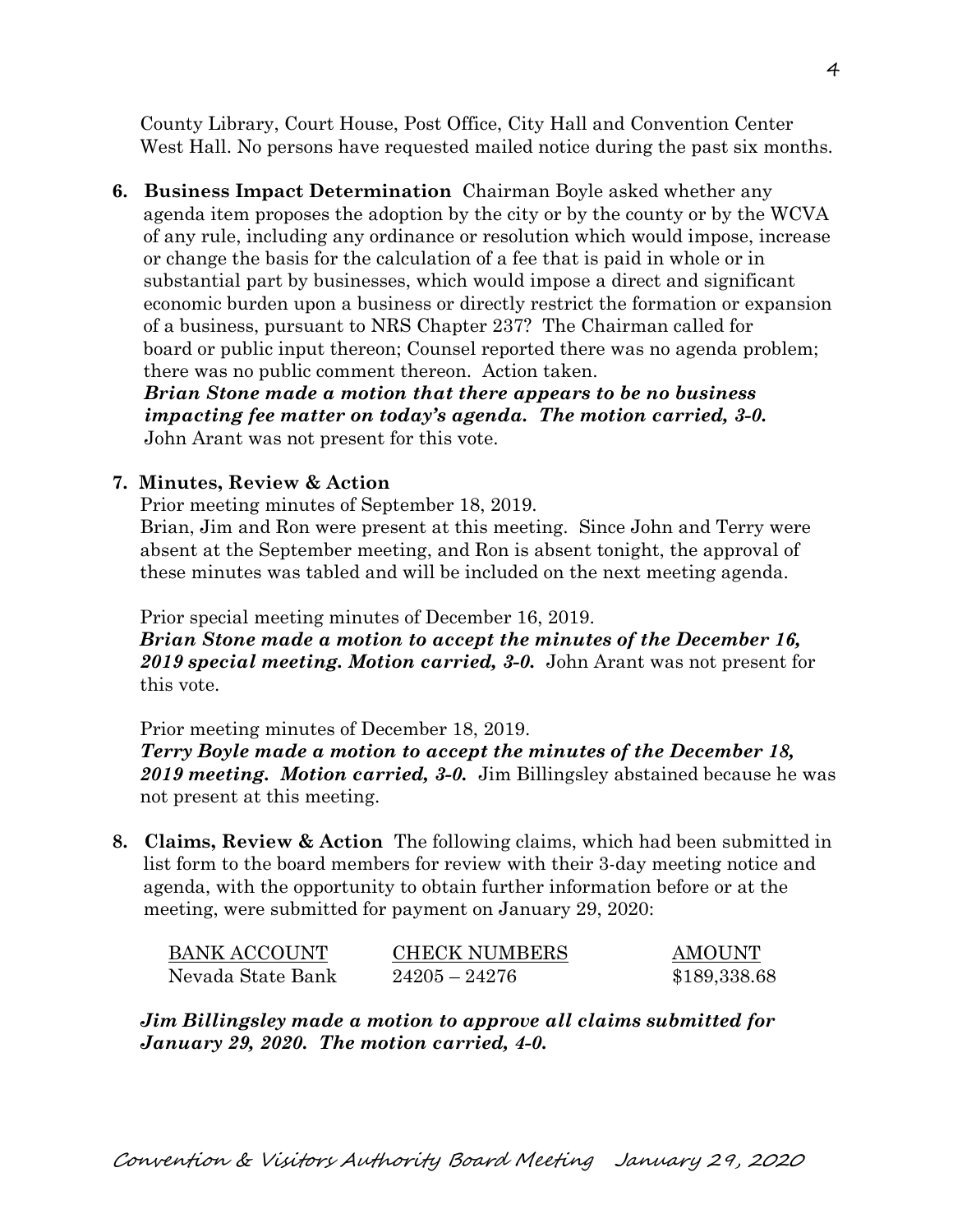#### **9. General Business, for discussion & possible action**

**9.1 Accommodations tax 9-month refund requests, for possible action**

**Sauter (\$623.90), Harber (\$561.60), Ruttenbur (\$812.64), Simonette (\$281.61), Daly (\$388.80), Williams (\$712.86)**

*Terry Boyle made a motion to approve the accommodation tax 9-month refunds for Robert Sauter (\$623.90), Michael Harber (\$561.60), Misty Ruttenbur (\$812.64), Bill Simonette (\$281.61), Robert Daly, Jr. (\$388.80), Norman Williams (\$712.86). Motion carried.* 

#### **9.2 Steele & Associates, Presentation and Acceptance of FY 2019 WCVA Audit report, for possible action**

The 2019 audit report will not be presented tonight. There have been several factors contributing to this delay. These include the delay with Humboldt County's audit and the accounting necessary for county projects that WCVA has provided financial support for, along with changes in our accounting software and personnel. The audit report will be presented at the February 19 WCVA meeting.

#### **9.3 Maureen Macdonald, Wmca Basque Club, Basque Festival, June 12-14, 2020, request for Joe Mackie and West Hall facility grant, for possible action**

This is an annual event that the visitors and the community enjoy each year. There are activities on Friday at other locations in town, but the request is for use of the facilities on Saturday and Sunday. The festival is not asking for financial funding, only the use of the Convention Center facilities on Saturday and Sunday of their event. *Jim Billingsley made a motion to approve the Joe Mackie/West Hall facility grant for the 2020 Winnemucca Basque Festival, June 13 & 14, 2020. Motion carried.*  The Winnemucca Basque Club is responsible for any other customary Convention Center charges

### **9.4 Stacy Rust, GBC Nursing Pinning Ceremony, May 14, 2020, request for West Hall facility grant, for possible action**

The Great Basin College Student Nursing Organization will be holding their pinning ceremony this spring for the new nursing graduates and would like to have it in the West Hall which will allow them to invite friends and family members to attend. The graduates are local individuals who plan to use their nursing degrees at Humboldt General Hospital. *Brian Stone made a motion to approve a West Hall facility grant for the Great Basin College Nursing Pinning Ceremony on May 14, 2020. Motion carried.*  The GBC Student Nursing Organization is responsible for any other customary Convention Center charges.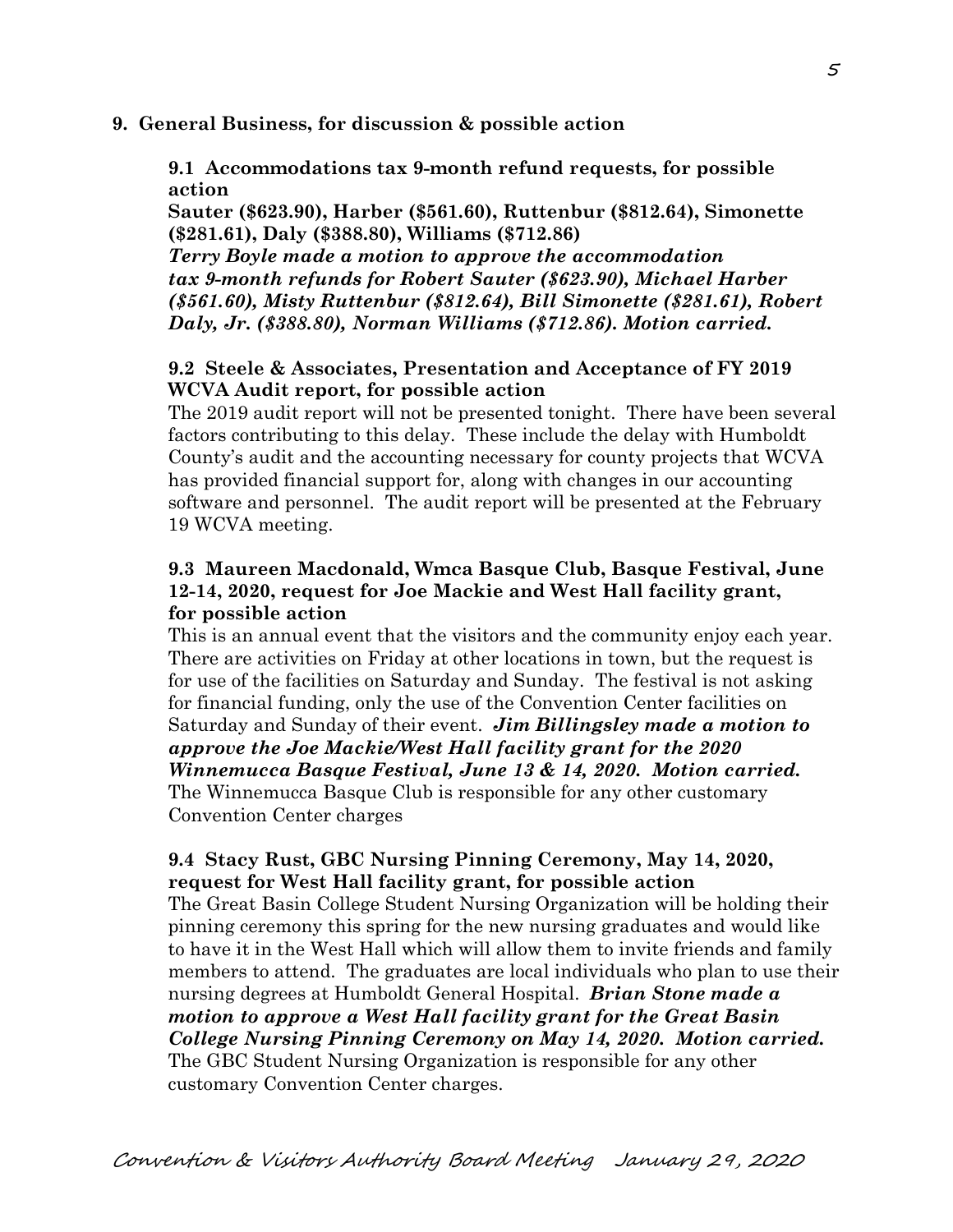#### **9.5 Kati Harmon, Nevada District #3 Little League, Nevada State Little League Baseball Tournament, July 24-28, 2020, request for Cooperative Funding, for possible action**

Ms. Harmon is involved at the district level with Nevada Little League and has been working to bring this state tournament to Winnemucca. Our community has hosted district tournaments in recent years, but it has been a very long time since we have hosted the state tournament. There are thirteen leagues in Nevada and Ms. Harmon estimates that there will be twenty four teams participating in the tournament. Since this is a youth event, not only will the players be traveling to Winnemucca, but also family members. The tournament will take place at the city fields across from the hospital. The board members all agreed that these tournaments are excellent events for our community. *Jim Billingsley made a motion to approve a \$5,000 grant for the 2020 Nevada State Little League Baseball Tournament, July 24-28, 2020. Motion carried, 4-0.* 

#### **9.6 Kati Harmon, Nevada District #3 Little League, Nevada State Little League Softball Tournament, July 10-14, 2020, request for Cooperative Funding, for possible action**

As stated above, Ms. Harmon is involved with Nevada Little League at the district level and has been successful in bringing the Nevada State Little League Softball Tournament to Winnemucca this year. *Jim Billingsley made a motion to approve a \$5,000 grant for the 2020 Nevada State Little League Softball Tournament, July 10-14, 2020. Motion carried, 4-0.* 

Ms. Harmon was encouraged to return to this board if any other assistance is needed in order to make this tournament a success.

# **9.7 Mike Scott, Wmca Regional Raceway Assoc., 2020 Race Season, Additional request for Cooperative Funding, for possible action**

In addition to the 2019 funding of \$15,000 (\$5,000 underwriting, \$10,000 grant) for their 2019 race season expenses WRRA requested, and WCVA approved, funding in the form of a \$7,000 grant and \$15,000 loan for the installation of new lights at the racetrack. It was anticipated that the energy savings rebate they would be eligible for would assist with repayment of the loan. Tonight, Mike presented the WCVA with a check for \$7,500 as payment on the loan for the lighting project. In past years, WRRA has been able to repay the underwriting amount that WCVA has provided to them to assist with starting up each racing season. This year they will not be able to re-pay this amount due to a significant decrease in the amount of the rebate that was anticipated after the lighting project was completed.

Tonight, Mike is here to make a request for funds in addition to the \$5,000 grant that was awarded in November for the 2020 race season. In addition to the races they have planned for this spring and summer, WRRA is now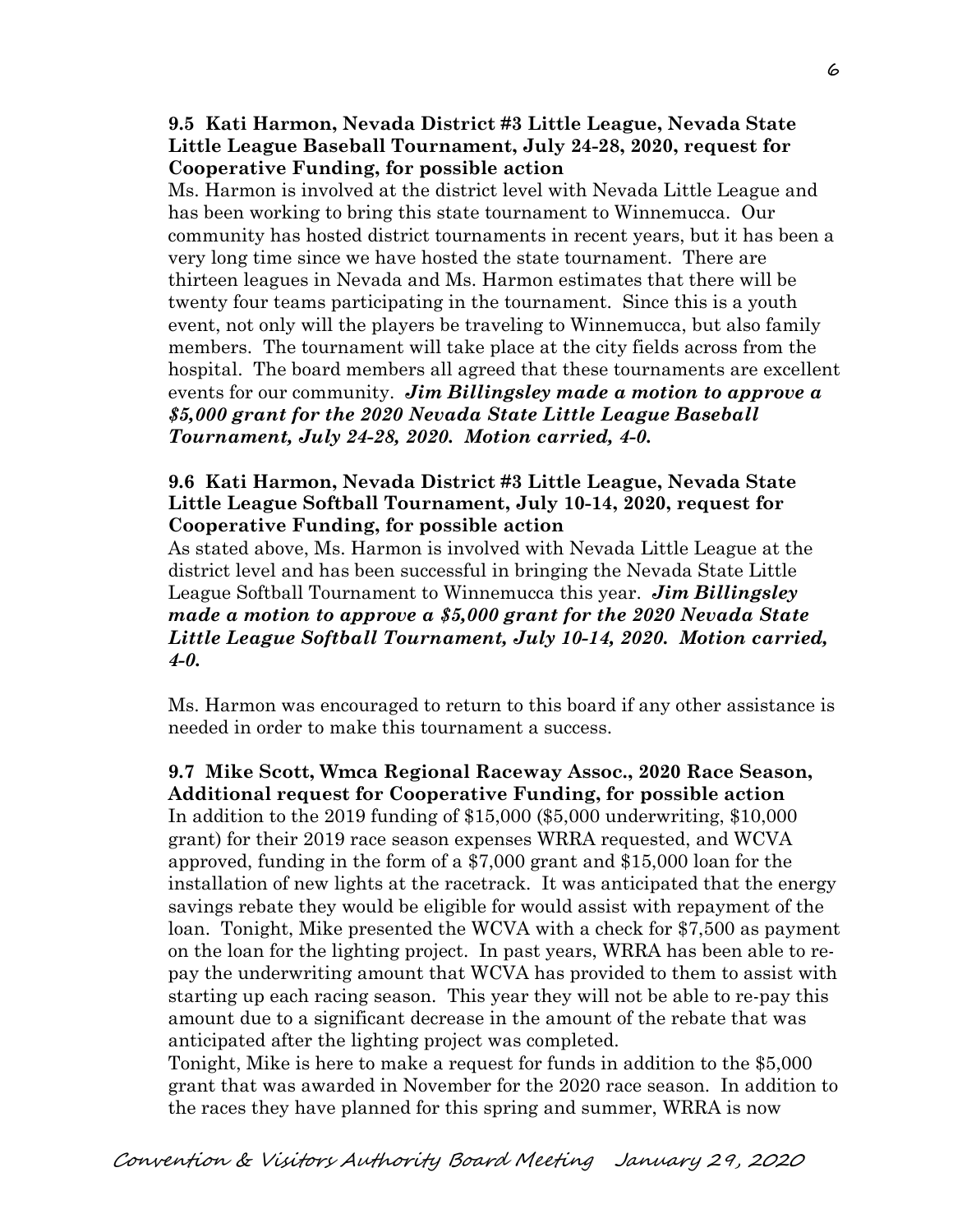setting up a track so that QMA (Quarter Midgets of America) racing can also be held at their track. This is racing for youth ages 5-16 years old. Winnemucca will be the "Home Track" to approximately 22 races between April and September and WRRA anticipates fifty families to attend these races with their racers. These families will travel from several surrounding states. WRRA is requesting these additional funds to promote their racing season, as well as the QMA races, payouts and also repairs to spectator bleachers. WCVA was very interested in the possibility of the influx of racers and family members and their impact on our community for several months. *Jim Billingsley made a motion to approve \$15,000 in additional grant funding for the 2020 Wmca Regional Raceway Association Season. Motion carried, 4-0.* 

#### **9.8 Joe Mackie Hall, next step ??, discussion and possible action**

After several months and many variations on potential ways to proceed with improvements to Joe Mackie Hall, Kim would like to ask this board to make a decision on how they want to proceed. The options presented by P3 Partners/Steve Nielsen would solve some of the issues we have with the current building but would also come at a significant cost. As this board discussed last month, there are a lot of administrative costs rolled into the financing that are very vague and add a considerable amount of money to the life of the loan. Also, by committing to the funding through P3 Partners, WCVA may be limited in other projects they wish to fund. Another option would be to proceed with our existing funds and do some of the work in stages without incurring debt. The board all agreed that they liked the P3P proposed exterior concept for Joe Mackie Hall so that it matches the exterior of the West Hall. Kim suggested that we work with the architect that prepared this work and this could, possibly, be a place to start. Kim needs to notify Steve Nielsen of this board's intentions either way. After some additional discussion, *Jim Billingsley made a motion to reject the proposal for the renovation of Joe Mackie Hall presented by P3 Partners. Motion carried, 4-0.* 

Kim will notify Steven Nielsen of the board's decision.

#### **10. Director's Report.**

#### **10.1 Financial reports on WCVA events**

No report.

#### **10.2 Joe Mackie/East Hall chiller mechanical compliance, for possible action**

Recently, the state boiler inspector showed up and looked at the chiller in Joe Mackie Hall. Kim estimates that this chiller is at least 15-20 years old and it turns out that it was never licensed. Now that the inspector has made his report, we will be required to bring this system up to code and be licensed.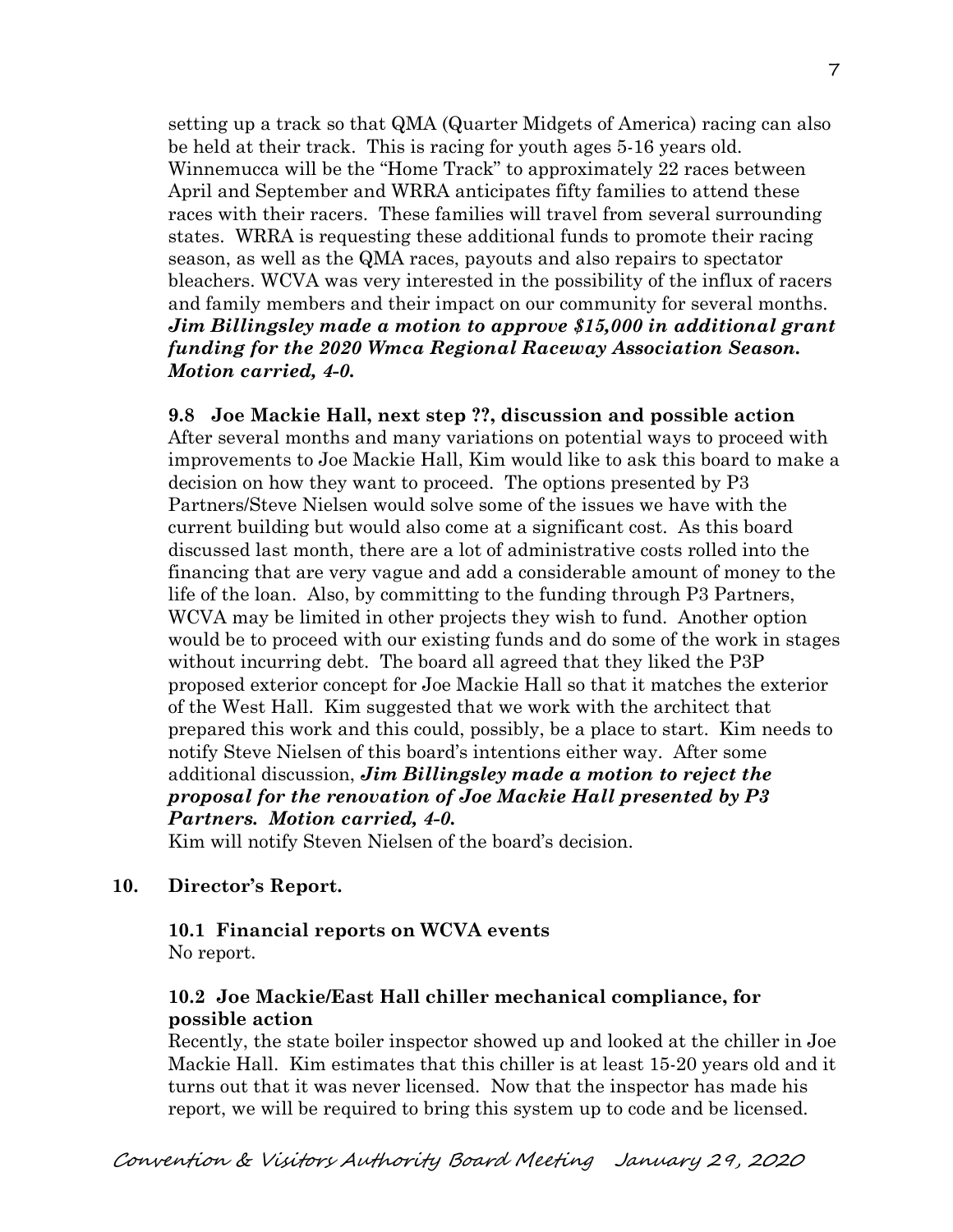Alan will put together some information on the cost to do this.

#### **10.3 Nevada State High School Rodeo Finals sponsorship proposal, for possible action**

Earlier this month, Kim received information that the Nevada State High School Rodeo Association (NSHSRA) will be changing the way they select the location of the annual state finals. In past years, local high school rodeo clubs would host the finals and be responsible for the entire production of the event. Beginning in 2021, the Nevada State High School Rodeo Association will be accepting proposals from communities who wish to host the finals. The hosting community's participation would be limited to their sponsorship and the NSHSRA would engage volunteers, hire stock contractors and take care of all event details. The deadline for the 2021 proposals has not been set, but the NSHSRA will be meeting soon and Kim will be notified of the deadline. Tonight, Kim presented the board with a tentative proposal he would like to make for a three year commitment to hold the finals at the Winnemucca Events Complex. Last week, Kim went before the Humboldt County Commission and secured a commitment from them of \$5,000 per year for three years. This will be part of the WCVA proposal. Kim would like to request authorization by this board to put a proposal together and submit it on their behalf by the deadline, once it has been set. All board members present were in agreement that Kim has the authority to prepare and present a proposal to host the 2021-2023 Nevada State High School Rodeo Finals.

# **11. Secretary and Counsel, Monthly report, for discussion & possible Action**

 **11.1 Review report of January 2020, for information**

Bill's report was distributed to board members at today's meeting.

**11.2 Chamber of Commerce Report for December 2019, for review** This report is included in Bill's report.

# **11.3 Update on delinquencies, possible request for authorization for disclosure of confidential information on one or more licensees, for possible action**

Included in Bill's report.

#### **11.4 Annual room tax report to Taxation** No report.

**11.5 Improvements project status reports** No report.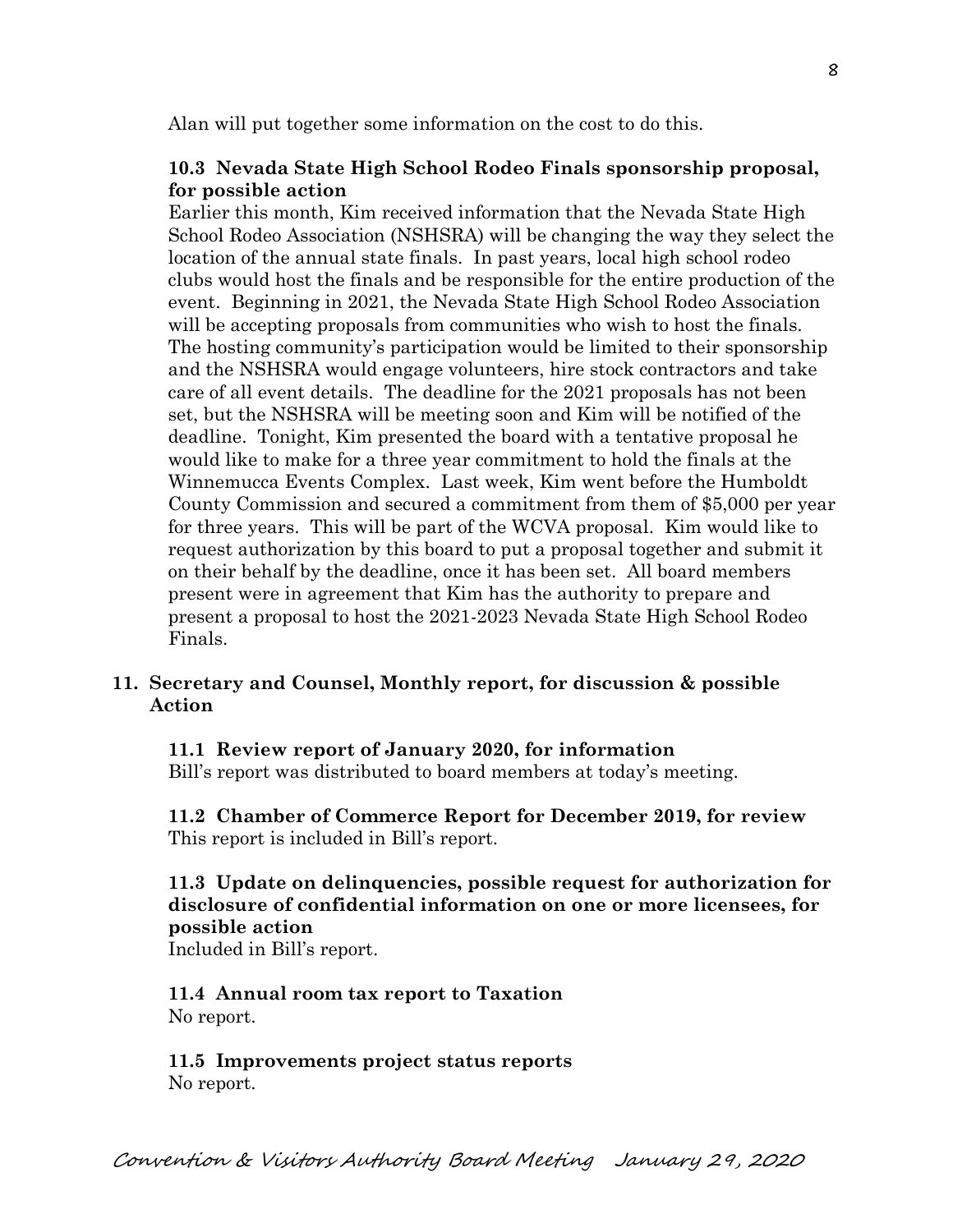### **11.6 Recent developments**

No report.

#### **12. Board Administrator.**

#### **12.1 Financial Reports, for discussion**

The investment account continues to increase in value and room taxes are up again slightly.

Room taxes continue to increase by approximately 1% per month. The 2021 tentative budget needs to be prepared for the February meeting. Kendall will be in the process of retiring and Abe will be taking over his duties.

### **13. Other reports**

### **13.1 Cemetery sign**

The electronic sign at the cemetery continues to malfunction. We have called to have it repaired numerous times and it works for a little while and then more of the squares go out. Kim will try to contact the manufacturer and see if there's anything else we can do.

### 1**4. Public Comment**

None.

# **15. Regular Business. Next Meeting. The Board confirmed the next regular meeting date of Wednesday, February 19, 2020, 4:00 pm.**

# **16. Adjournment.** *Jim Billingsley made a motion to adjourn this meeting. Motion carried, 4-0.*

The meeting was adjourned to the next regular meeting, or to the earlier call of the Chairman or to the call of any three (3) members of the Board on three (3) working days notice.

Respectfully submitted,

Shelly Noble